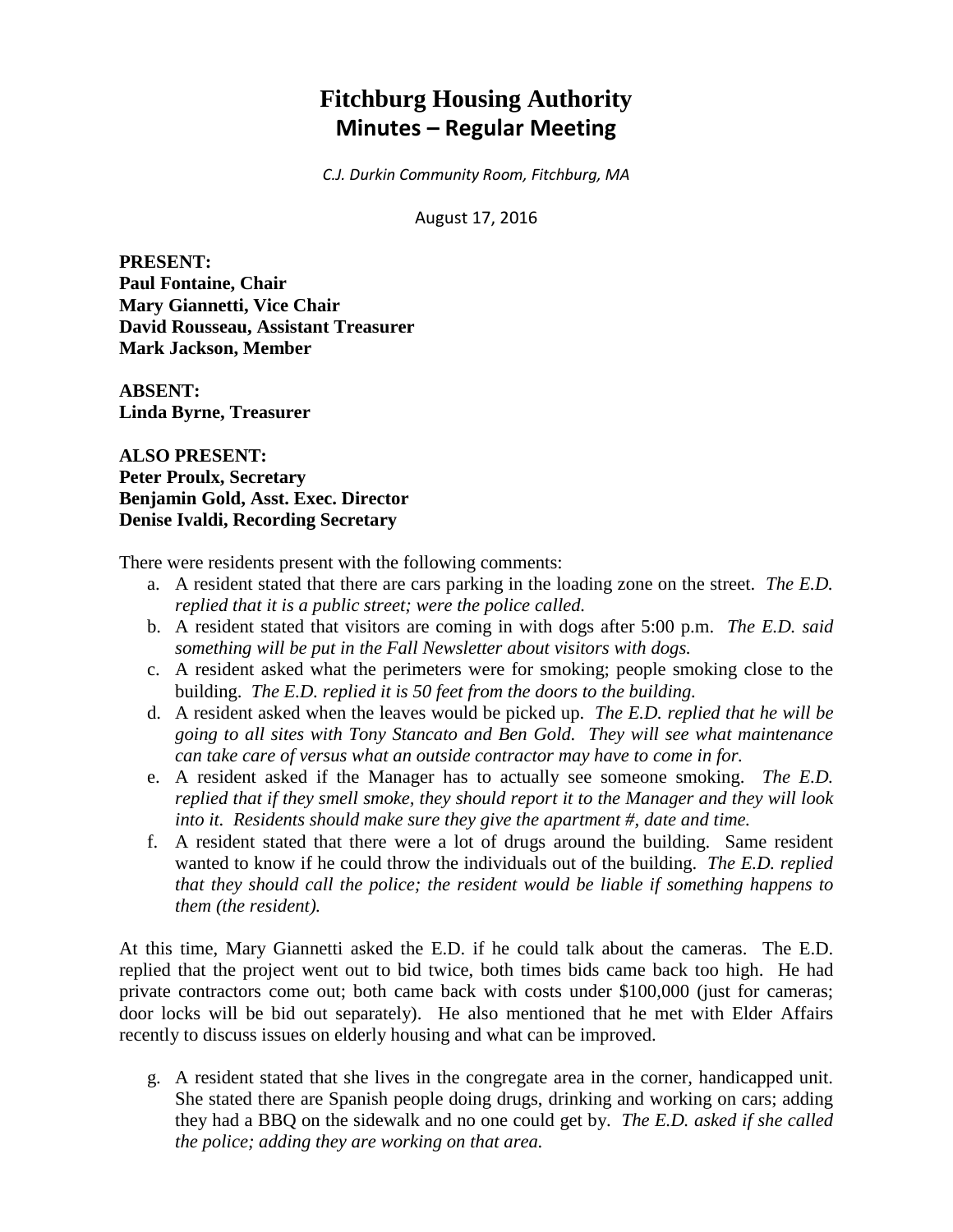The Chair asked what relationship the housing authority had with the owners of the building across the street. The E.D. said they had a good relationship with the Management Company.

1. With no further comments from the tenants and a quorum present; the Chair called the meeting to order at 8:45 a.m.

2. The minutes of the July 20, 2016 were reviewed. Mary Giannetti made a motion to accept the minutes, Mark Jackson seconded. All were in favor and the minutes were accepted.

- 3. The Executive Director Report:
	- a. Disposition of 705's. One has been okayed; all properties have been inspected by an engineer. We have received permission to dispose of 16 Prospect Street; as it is a 689 we will need permission from DMR.

If we sell all seven; DHCD would like us to purchase a 3-4 family building. The Chair asked if this included Clinton St. The E.D. replied it did; Clinton St. is one of the first two buildings we are working on to sell. The Chair asked if this would be placed on a fast track or take a long time and timing. The E.D. replied that we have been given procedures to follow. Any sale is to be approved by DHCD. Timing should be within three months with a fast track. We are hoping to have a letter next week from DHCD on all seven properties.

- b. Green Acres HILAPP \$10M being held by DHCD but still not moving forward on getting tax credits. This is a \$13M project.
- c. 2015 AUP Report performed by Guyder & Hurley; this is not an audit. It is a review by DHCD to gauge the housing authority. This was the first time done; Fitchburg team did a great job. A physical inventory has not been done since LHA started managing; will do this by the end of the year.

The Chair asked the E.D. to explain NE & E in the report. The E.D. used Rent Collections on the first page as an example. NE means there were no exceptions found; good. E means an exception was noted with recommendation and housing authority response.

Mary Giannetti asked if the Management Letter was not used/shared for future grants, HILAPP, etc. The E.D. replied that was correct; this was not an audit, strictly for DHCD use. She further asked if we went out to bid for accounting firms last time. The E.D. replied we had not had to but as of December 2016 we will have to.

- d. Staff Mediation the Fitchburg offices will be closed on August  $23<sup>rd</sup>$  from 9:00 a.m. to noon for staff mediation training. This training will help employees understand how to deal with vendors, residents, applicants, etc.
- 4. Financial Report July
	- a. Page F3 Reserves slightly up at 18.61%.
	- b. Page F4 We are in good shape, \$124,000 ahead of budget; still have a deficit of \$155,000 through end of year).
	- c. Operating receipts \$951,000 less than budgeted.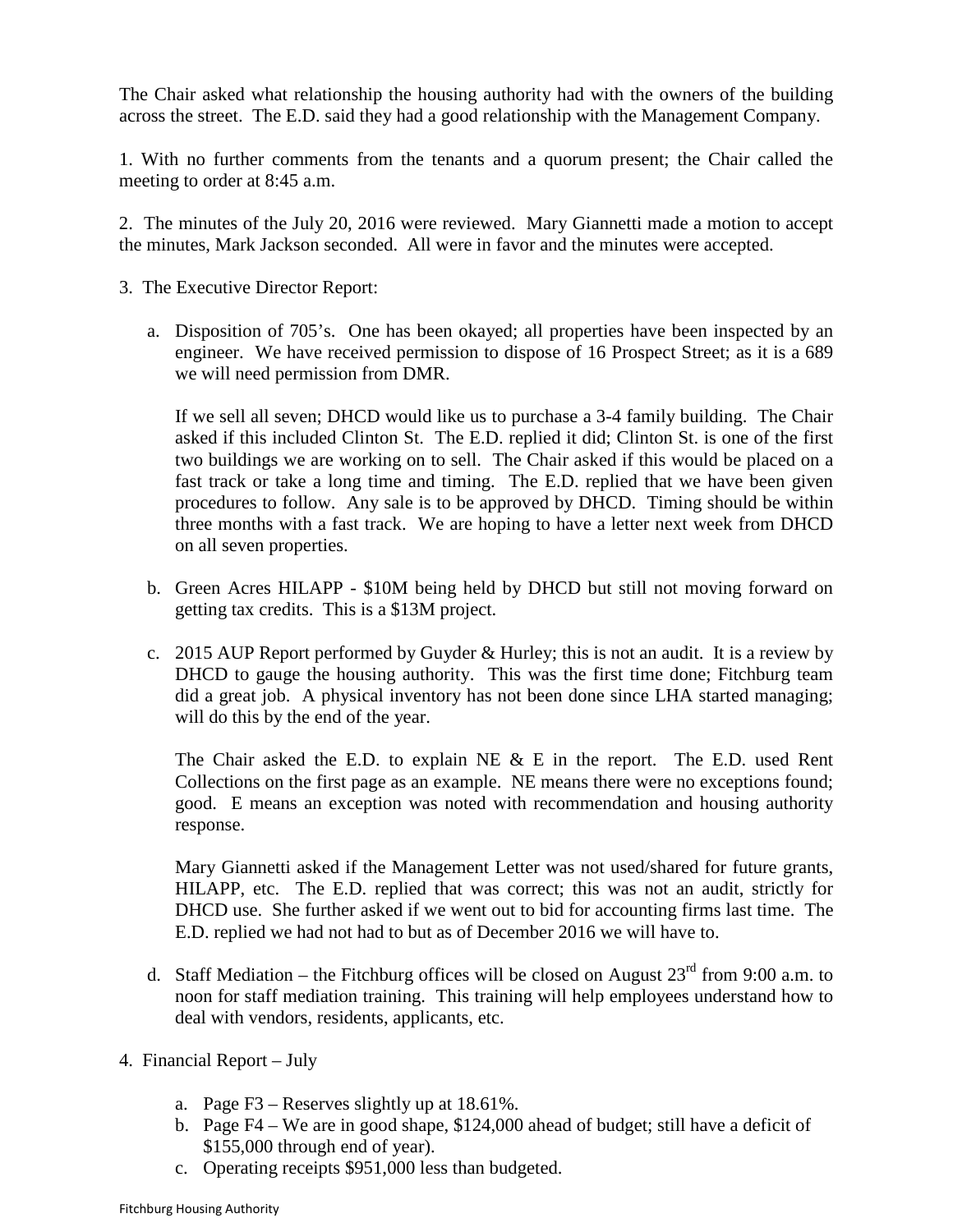Regular Meeting Minutes and the Cause of Page 2. August 17, 2016

The Chair asked about Lodestar. The E.D. stated it was 80% complete; looking at October for production. He added the board would be able to tour the site soon if interested.

Mary Giannetti asked how the balance sheet/fixed assets will be affected by the 705 disposition. The E.D. replied that Page F2 – state consolidated includes elderly, 705's and Green Acres. It will only be adjusted by the small amount we spend on them. The Chair asked if it was tax exempt; the E.D. replied yes.

Mark Jackson made a motion to accept both the July financial statement. Mary Giannetti seconded; all in favor.

5. Modernization Report:

- a. Camera project is our first priority.
- b. Durkin Community Room Extension will go out to bid the end of August.
- c. Daniel Heights siding/decks/railings contract was awarded at the last meeting. Stutman to start work Labor Day.
- d. Green Acres Vacant Unit Renovation in architect design. There have been no leaks since the roofs were replaced.
- e. Daniel Heights ramp will go out to bid next week.
- f. Wallace Towers Community Room Door will also go out to bid next week.
- g. Wallace Towers Envelope Repairs will be done in two phases.  $1<sup>st</sup>$  phase will be to remove the loose concrete/bricks. The  $2<sup>nd</sup>$  phase will be to work on preventing water seeping in.
- 6. State Housing Report:

a. We received 71 standard applications in July; 19 elderly/young disabled and 47 families. We have 1,055 applicants on the waiting list.

 c. Six (6) elderly and fifty-five (55) families came in for briefings; we are currently working with them.

d. Overall vacancy is 93.12%. Nine (9) individuals were leased up in July.

e. On-going asbestos abatement at Wallace; working on flooring at Durkin.

f. There were four new vacancies in July.

g.58% of work orders were completed with 24 hours; this number is low due to inspections being performed.

h. Units with waivers will come off the vacancy list as work is completed. Ten (10) waivers at Durkin will go away creating more vacancies.

i. We have four (4) lease-ups so far in August.

- 7. Section 8 Report:
	- 98% leased up.
	- Administrative Fees/HAP payments are on schedule.
	- HUD Review include report in next board packet.

8. Old Business: None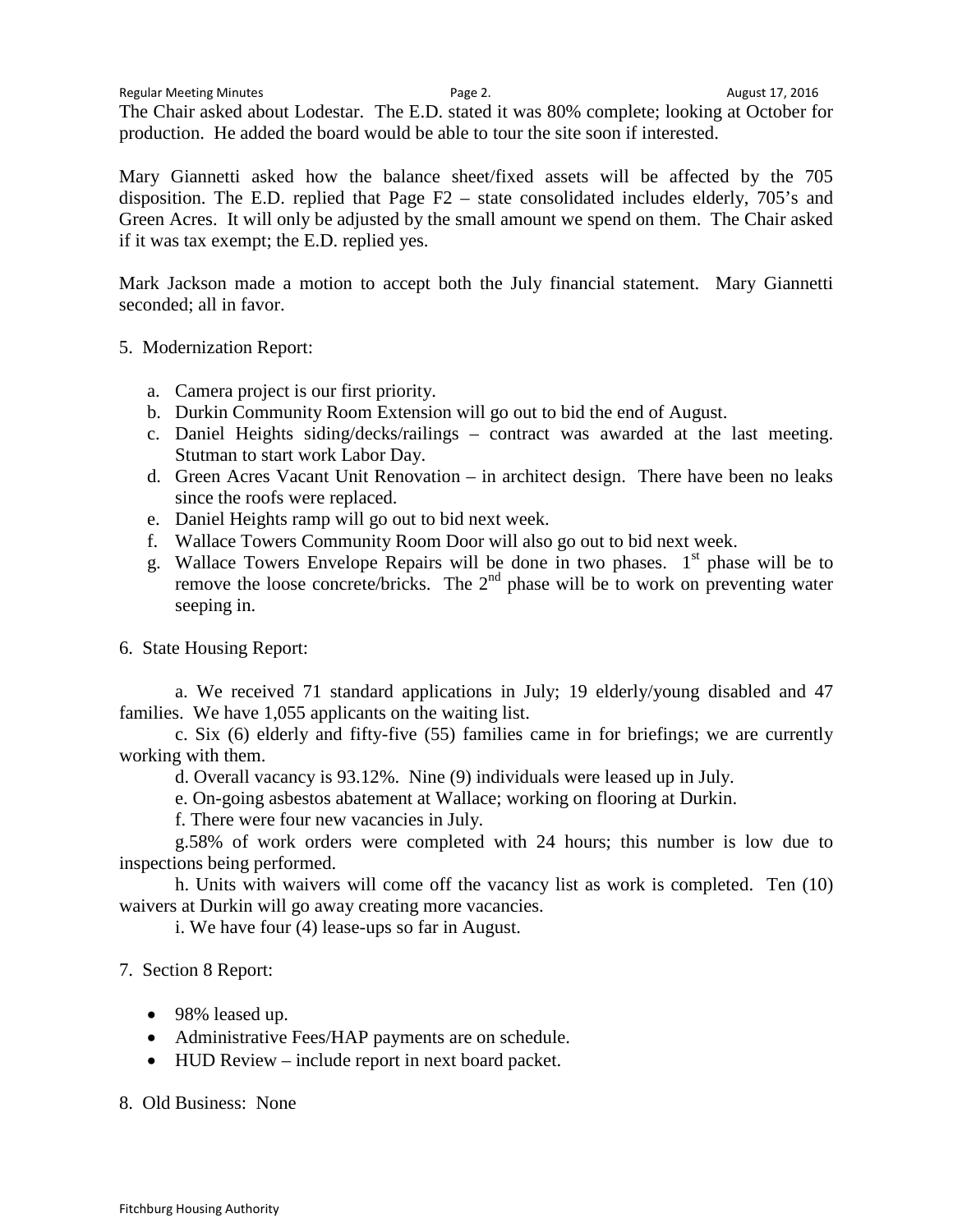9. New Business – The following resolutions were presented by the Chair.

### RESOLUTION AUTHORIZING THE DISPOSITION OF A 2002 GMC SIERRA 2500 TRUCK

#### Resolution 2016-08-01

- Whereas: The Fitchburg Housing Authority has the need to dispose of a 2002 GMC Sierra 2500 truck, and
- Whereas: The vehicle requires significant repairs of \$4,000 and the estimated value is \$3,000 deeming it no longer financially viable.

#### NOW THEREFORE BE IT RESOLVED,

That the Authority authorizes the disposition of the 2002 GMC Sierra 2500 truck in a manner consistent with the Fitchburg Housing Authority disposition policy.

- Resolved, Motion made by Mary Giannetti to authorize the disposition of the 2002 GMC Sierra 2500 truck.
- Seconded, Mark Jackson seconded the motion, and the motion was passed by a unanimous vote.

Resolution 2016-08-02 Pest Control Contract Award is not needed as it is under \$10,000.

## RESOLUTION AUTHORIZING THE ACCEPTANCE OF THE LOWEST QUOTE FOR VCT REPLACEMENT

#### Resolution 2016-08-03

- Whereas: The Fitchburg Housing Authority has advertised for quotes for VCT replacement, and
- Whereas: The quotes were due on Wednesday, August 10, 2016 and only one firm responded to our solicitation for VCT replacement *(see attached).*

#### NOW THEREFORE BE IT RESOLVED,

That the Fitchburg Housing Authority Board of Commissioners approve the lowest responsive and eligible quote from Capital Carpet and Flooring of Woburn, MA, for a one year contract in an estimated amount of **\$35,054.00** (not to exceed \$35,000.00), and authorize the Chair, or their designee, to sign said contract and/or any other documents necessary.